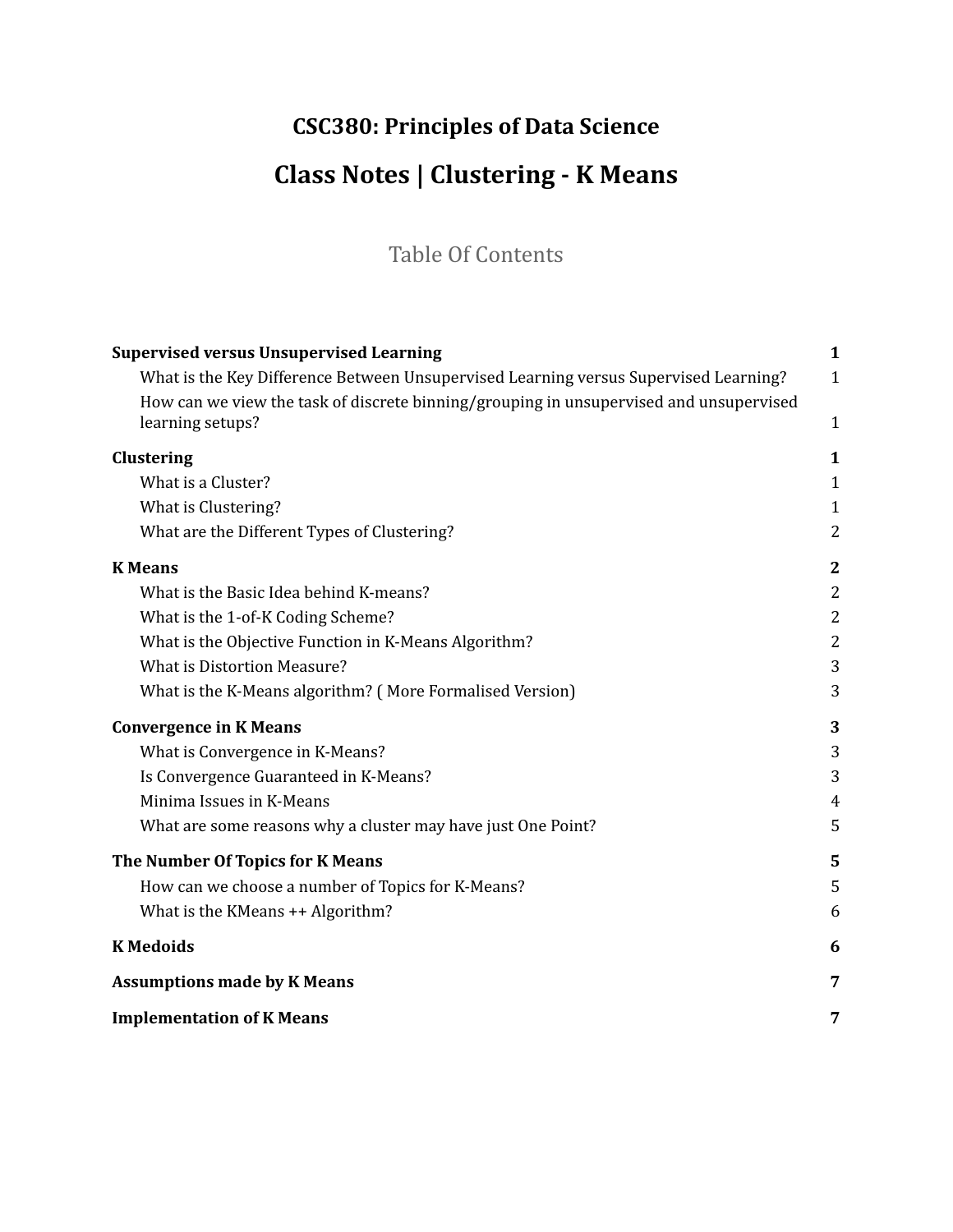# <span id="page-1-0"></span>Supervised versus Unsupervised Learning

<span id="page-1-1"></span>What is the Key Difference Between Unsupervised Learning versus Supervised Learning?

**Supervised Learning:** Learning under supervision, We have a full set of labeled data for learning.

**Unsupervised Learning:** They analyze and cluster unlabeled data sets using algorithms that discover hidden patterns in data without the need for human intervention, Unlabeled Data.

<span id="page-1-2"></span>Read more at Nvidia Blog, IBM Blog

How can we view the task of discrete binning/grouping in unsupervised and unsupervised learning setups?

Supervised Learning: Classification Unsupervised Learning: Clustering

## Clustering

What is a Cluster?

A Cluster can be thought of as comprising a group of data points whose inter-point distances are small compared with the distances to points outside of the cluster.

What is Clustering?

The grouping of objects such that objects in the same cluster are more similar to each other than they are to objects in another cluster.[1]

#### Or

The task of finding an assignment of data points to clusters, as well as a set of vectors  $\{\mu k\}$ , such that the sum of the squares of the distances of each data point to its closest vector  $\mu$ k ( or another similarity measure) is a minimum.

Read more at (1) Nvidia Blog Google Developers Blog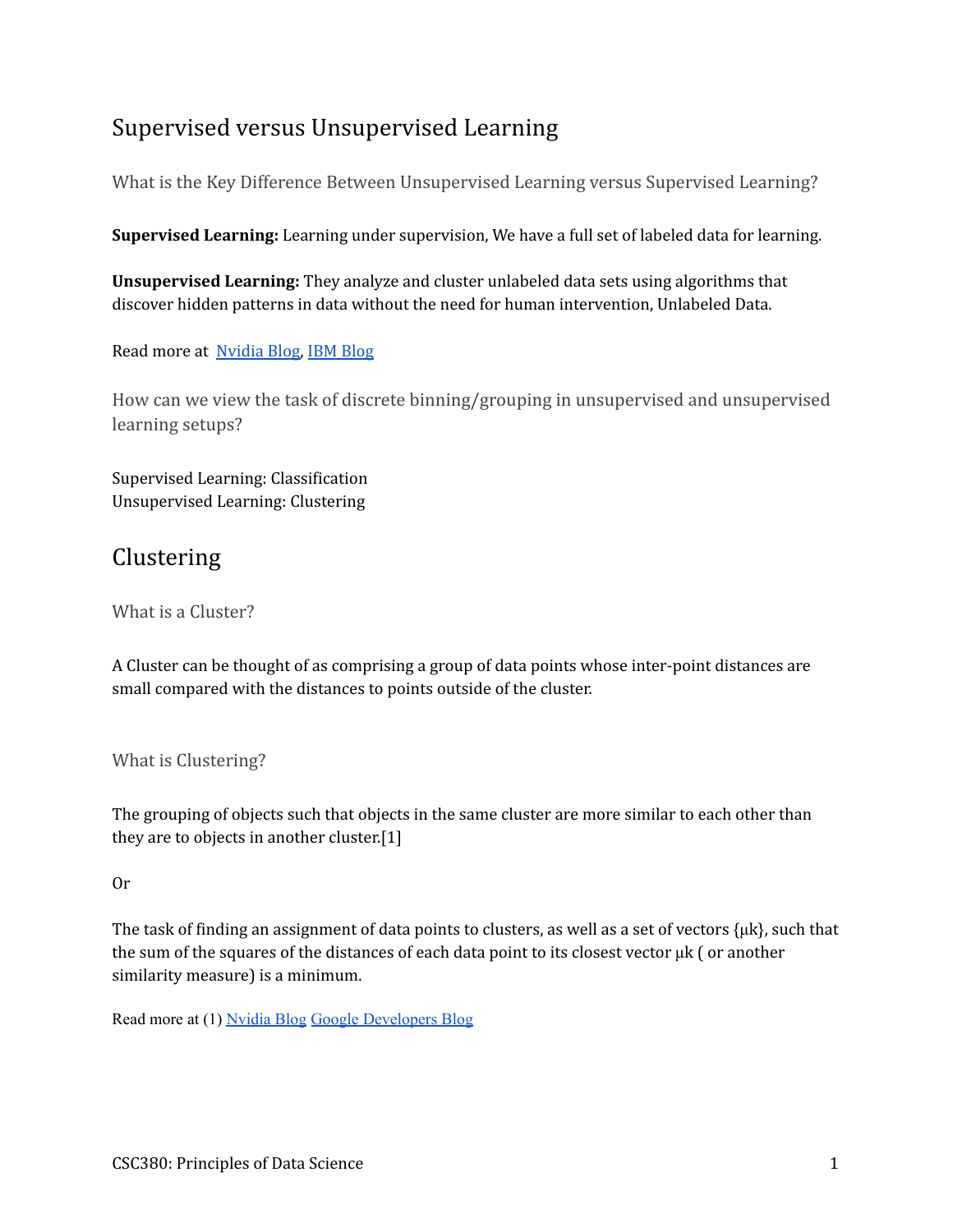What are the Different Types of Clustering?

Clean and simple explanation with diagrams at Google Developers Machine Learning Course - Clustering Algorithms

### K Means

Based on Chapter 9: Pattern Recognition and Machine Learning- Christopher M Bishop

What is the Basic Idea behind K-means?

- Assign (Random) Cluster Centroids
- Until Convergence:
	- Cluster Assignment Step
	- Re-assigning Centroid Step

A simple gif visualization at Introduction to K-Means Clustering in Python with scikit-learn

Video Recommendation: Andrew NG - Machine Learning Course - This Lecture

What is the 1-of-K Coding Scheme?

For each data point xn, we introduce a corresponding set of binary indicator variables  $r_{nk} \in \{0, 1\}$ , where k = 1, . . . , K describing which of the K clusters the data point  $x_n$  is assigned to, so that if data point  $x_n$  is assigned to cluster k then  $r_{nk} = 1$ , and  $r_{nj} = 0$  for j = k.

What is the Objective Function in K-Means Algorithm?

$$
J = \sum_{n=1}^{N} \sum_{k=1}^{K} r_{nk} ||\mathbf{x}_n - \boldsymbol{\mu}_k||^2
$$

Also called the Distortion Measure, this represents the sum of the squares of the distances of each data point to its assigned vector  $\mu_k$ . N is range of Data Points, and K is range of Topics/Classes.

Our goal is to find values for the  $\{r_{nk}\}$  and the  $\{\mu_k\}$  so as to minimize J.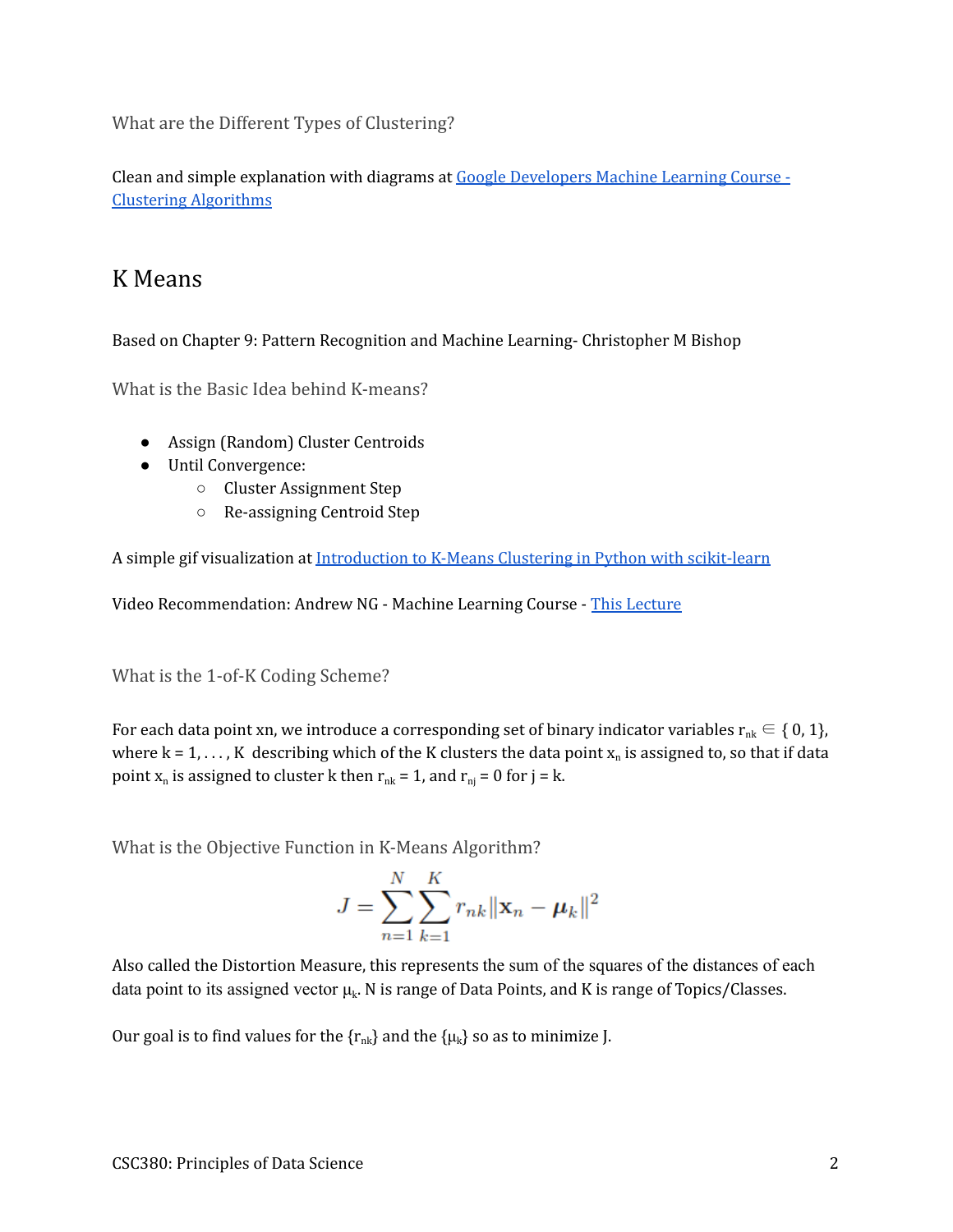What is Distortion Measure?

Same as above question

What is the K-Means algorithm? ( More Formalised Version)

- 1. Choose the number of clusters k
- 2. Select k random points from the data as centroids ( We later discuss how to optimise this)
- 3. Until Convergence
	- a. Assignment to a cluster Head/Centroid.

$$
r_{nk} = \begin{cases} 1 & \text{if } k = \arg \min_j ||\mathbf{x}_n - \boldsymbol{\mu}_j||^2 \\ 0 & \text{otherwise.} \end{cases}
$$

b. Resetting the Centroid.

Find the mean of all points in a cluster, and set that as the new centroid of the cluster. ( Hence the name k-means)

$$
\mu_k = \frac{\sum_n r_{nk} \mathbf{x}_n}{\sum_n r_{nk}}.
$$

### Convergence in K Means

What is Convergence in K-Means?

There is no further change in the assignments of the centroid of clusters, or cluster assignment of points in the algorithm.

Is Convergence Guaranteed in K-Means?

Yes, in each phase our Objective Function will decrease and will reach a steady state.

An example plot: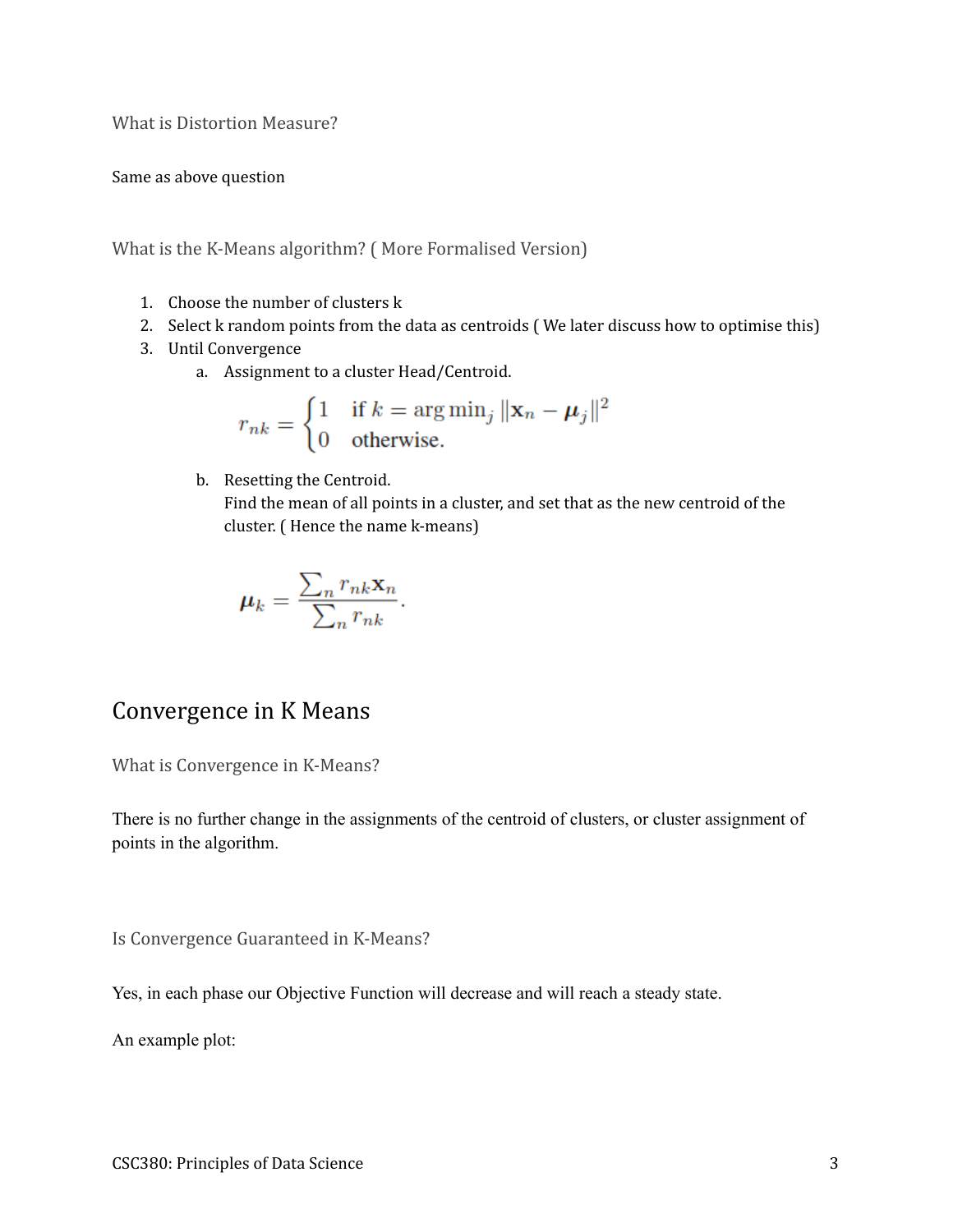

Source: Fig 9.2 in Bishop - Pattern Recognition And Machine Learning

Minima Issues in K-Means

K-means may converge at a Local minima than a Global Minima.



Fig Source: Andrew NG Coursera Machine Learning Course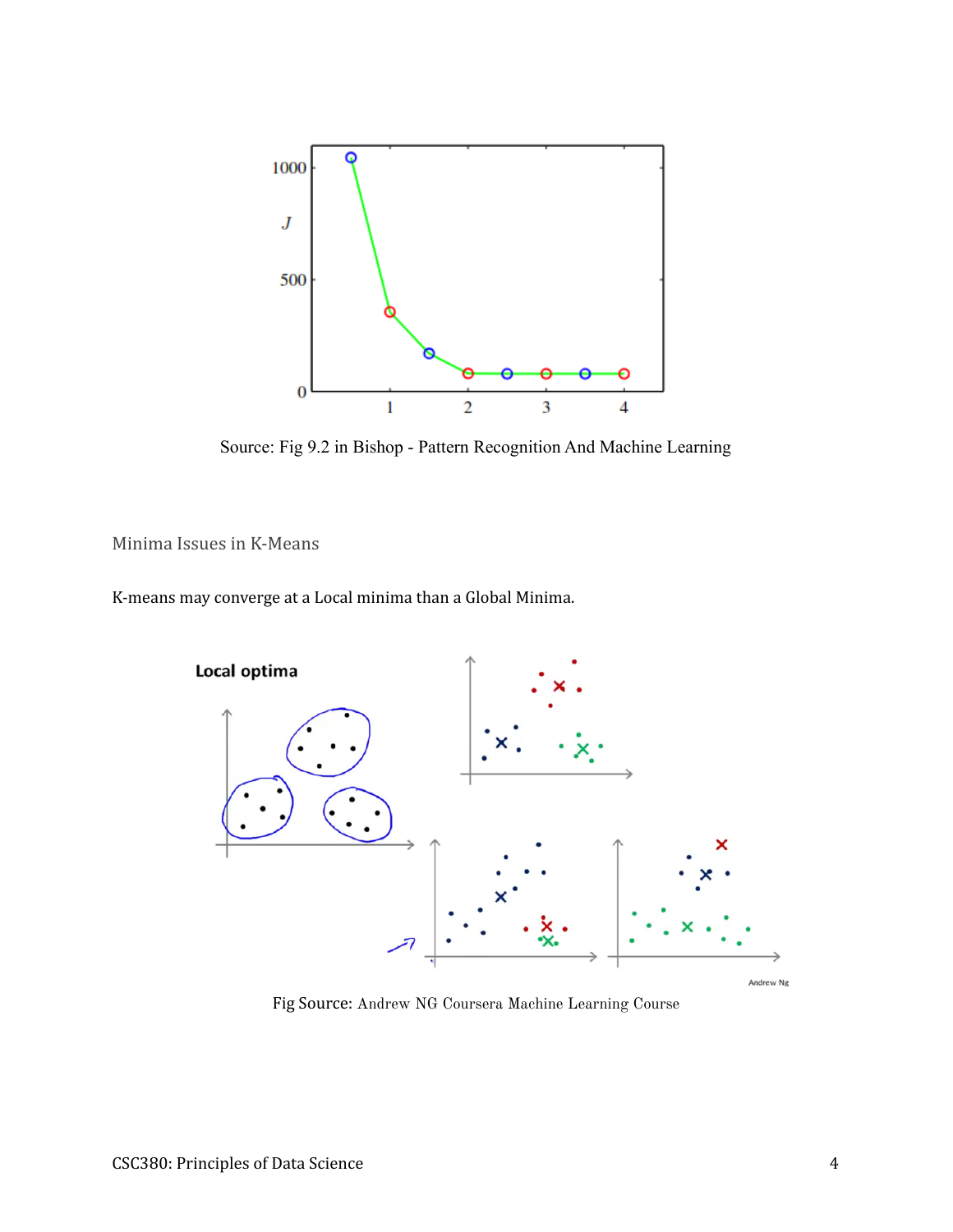What are some reasons why a cluster may have just One Point?

- 1. The Cluster Point is An Outlier
- 2. Local Minima Was Attained.

### The Number Of Topics for K Means

How can we choose a number of Topics for K-Means?

#### **1.The Most Common Approach is to Visualise it and Choose.**



#### **2. The Elbow Method**



Over a range of k, we compute distortion score ( or a similar metric). When these are plotted as a line chart, we will observe a point of inflection- an elbow.

This is a recommended number of Topics.

Source of Image

But sometimes, we may not observe a strict inflection point, like in the fig below.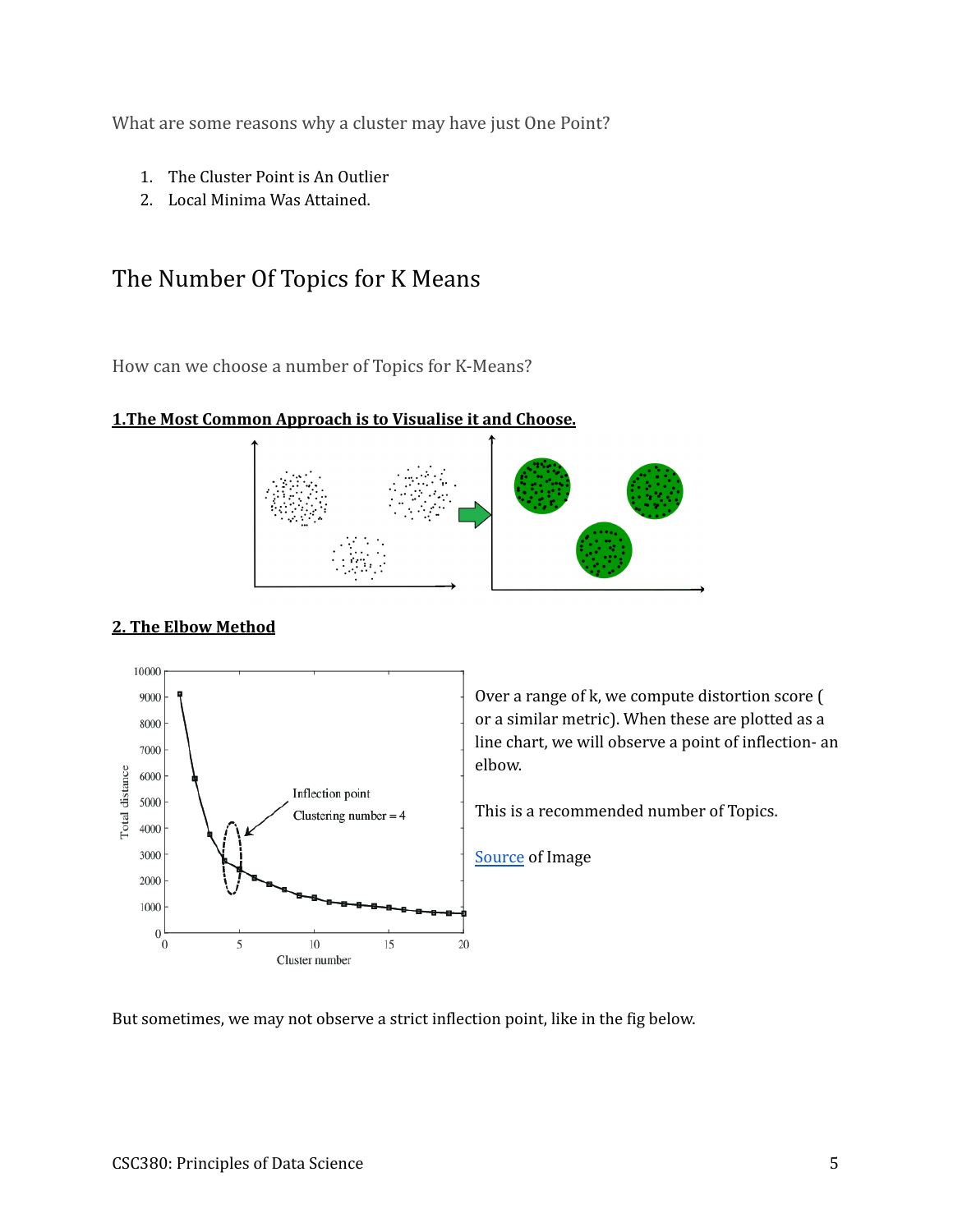

Image Source : Andrew NG Machine Learning Machine Learning Course

#### **3. KMeans++ Algorithm**

What is the KMeans ++ Algorithm?

KMeans does the first step, assignment of the first round of initialization of centroids in a smarter initialization of the centroids and improves the quality of the clustering.

From GeeksForGeeks:

- 1. Randomly select the first centroid from the data points.
- 2. For each data point compute its distance from the nearest, previously chosen centroid.
- 3. Select the next centroid from the data points such that the probability of choosing a point as centroid is directly proportional to its distance from the nearest, previously chosen centroid. (i.e. the point having maximum distance from the nearest centroid is most likely to be selected next as a centroid)
- 4. Repeat steps 2 and 3 until k centroids have been sampled

Video Recommendation: Sara Jensen: K Means++

### K Medoids

K-means may not be the most suitable algorithm in some cases, since it is very sensitive to noise and outliers. While, K-means attempts to minimize the total squared error, while k-medoids minimize